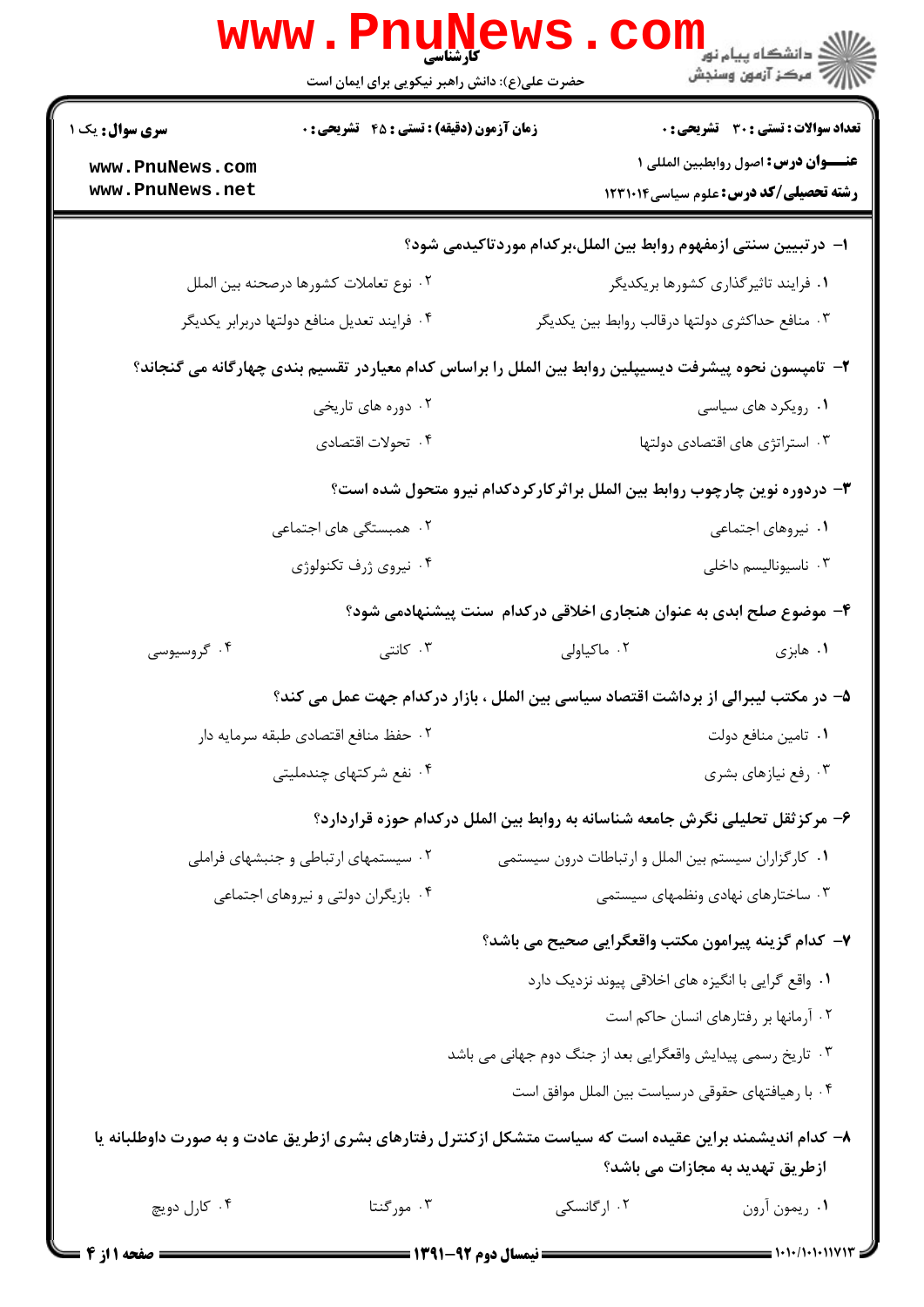| <b>سری سوال : ۱ یک</b>                  | <b>زمان آزمون (دقیقه) : تستی : 45 قشریحی : 0</b>                                 | <b>تعداد سوالات : تستی : 30 ٪ تشریحی : 0</b>                                                                   |  |  |
|-----------------------------------------|----------------------------------------------------------------------------------|----------------------------------------------------------------------------------------------------------------|--|--|
| www.PnuNews.com<br>www.PnuNews.net      |                                                                                  | عنـــوان درس: اصول روابطبين المللي ١<br><b>رشته تحصیلی/کد درس:</b> علوم سیاسی1۲۳۱۰۱۴                           |  |  |
|                                         |                                                                                  |                                                                                                                |  |  |
|                                         |                                                                                  | ۹– درکدام مرحله ازمراحل قدرت مورد نظر ارگانسکی، بنیانهای قدرت یک کشورمدنظرمی باشد؟                             |  |  |
| ۰۴ زوال قدرت                            | ۰۳ بلوغ قدرت                                                                     | ۰۲ رشد قدرت<br>٠١. قدرت بالقوه                                                                                 |  |  |
|                                         |                                                                                  | 10- کدام یک جزء مهمترین آستراتژیها در اعمال قدرت به شمار می رود؟                                               |  |  |
|                                         | ۰۲ تهدید                                                                         | ۰۱ مجازاتهای غیر خشونت آمیز                                                                                    |  |  |
|                                         | ۰۴ زور                                                                           | ۰۳ پیشنهاد پاداش                                                                                               |  |  |
|                                         |                                                                                  | 11– اولین جدال اصلی بین پارادایمی در روابط بین الملل بین کدام مکاتب شکل گرفت؟                                  |  |  |
|                                         | ۰۲ واقعگرايي و ايده اليسم                                                        | ٠١. ايده اليسم و ليبراليسم                                                                                     |  |  |
|                                         | ۰۴ ساختارگرایی و واقعگرایی                                                       | ۰۳ واقعگرایی و نو واقعگرایی                                                                                    |  |  |
|                                         |                                                                                  | 12- کدام یک از ویژگیهای مهم نظم جهانی به شمارمی رود؟                                                           |  |  |
|                                         |                                                                                  | ۰۱ نیاز به کسب قدرت مضاعف برای نشان دادن برتری خود درصحنه جامعه جهانی                                          |  |  |
|                                         |                                                                                  | ۰۲ وجود یک نظام سلسله مراتبی و هماهنگی لازم بین واحدهای نظام جهانی                                             |  |  |
|                                         |                                                                                  | ۰۳ نیاز به توازن قوا و لزوم مکانیزمهای هنجاری برای کارکرد صلح آمیز سیستم                                       |  |  |
|                                         |                                                                                  | ۰۴ وجود عرصه ای برای حفظ، افزایش و یا نمایش قدرت بازیگران نظام بین الملل                                       |  |  |
|                                         |                                                                                  | ۱۳- والتز دراثرخود تحت عنوان تئوري سياست بين الملل با بحث از قوانين و تئوريها، براهميت كدام موردتاكيد مي ورزد؟ |  |  |
| ۰۴ ساختارهای نهادی                      | ۰۳ مطالعات رژيمي                                                                 | ۰۲ مکاتب نوین<br>۰۱ تئوریهای سیستمی                                                                            |  |  |
|                                         |                                                                                  | ۱۴– کدام گزینه درمورد دیدگاه گیلپین صحیح می باشد؟                                                              |  |  |
|                                         | ۰۱ وی خواهان درک ماهیت متحول تاریخ قدرت و ظهور و سقوط قدرتهای بزرگ می باشد       |                                                                                                                |  |  |
|                                         | ۰۲ گیلپین ایجاد سازش بین تئوریهای مارکسیستی و نخبه گرا پیرامون دولت را رد می کرد |                                                                                                                |  |  |
|                                         | ۰۳ ازنظر وی همه دولتها می توانند نظم لیبرال را برای محیط رقابتی تحمیل نمایند     |                                                                                                                |  |  |
|                                         | ۰۴ وی انقلاب صنعتی را به عنوان پاسخی به مسائل سرمایه داری قرن ۱۹درنظر می گیرد    |                                                                                                                |  |  |
|                                         |                                                                                  | ۱۵– درسیستم چندقطبی جنگهای عمده، درچه زمانی محتمل می باشد؟                                                     |  |  |
| ۰۲ کشورها درصدد برتری بردیگر رقبا باشند |                                                                                  | ٠١ كشوردرحال زوال داراي برتري نظامي باشد                                                                       |  |  |
|                                         | ۰۴ کشور بسیار قوی روبه زوال باشد                                                 | ۰۳ توازن قوا برهم بخورد                                                                                        |  |  |
|                                         |                                                                                  | ۱۶– نخستین ویژگی نظم ازدیدگاه نولیبرالیسم را درکدام چارچوب می توان جستجوکرد؟                                   |  |  |
|                                         |                                                                                  |                                                                                                                |  |  |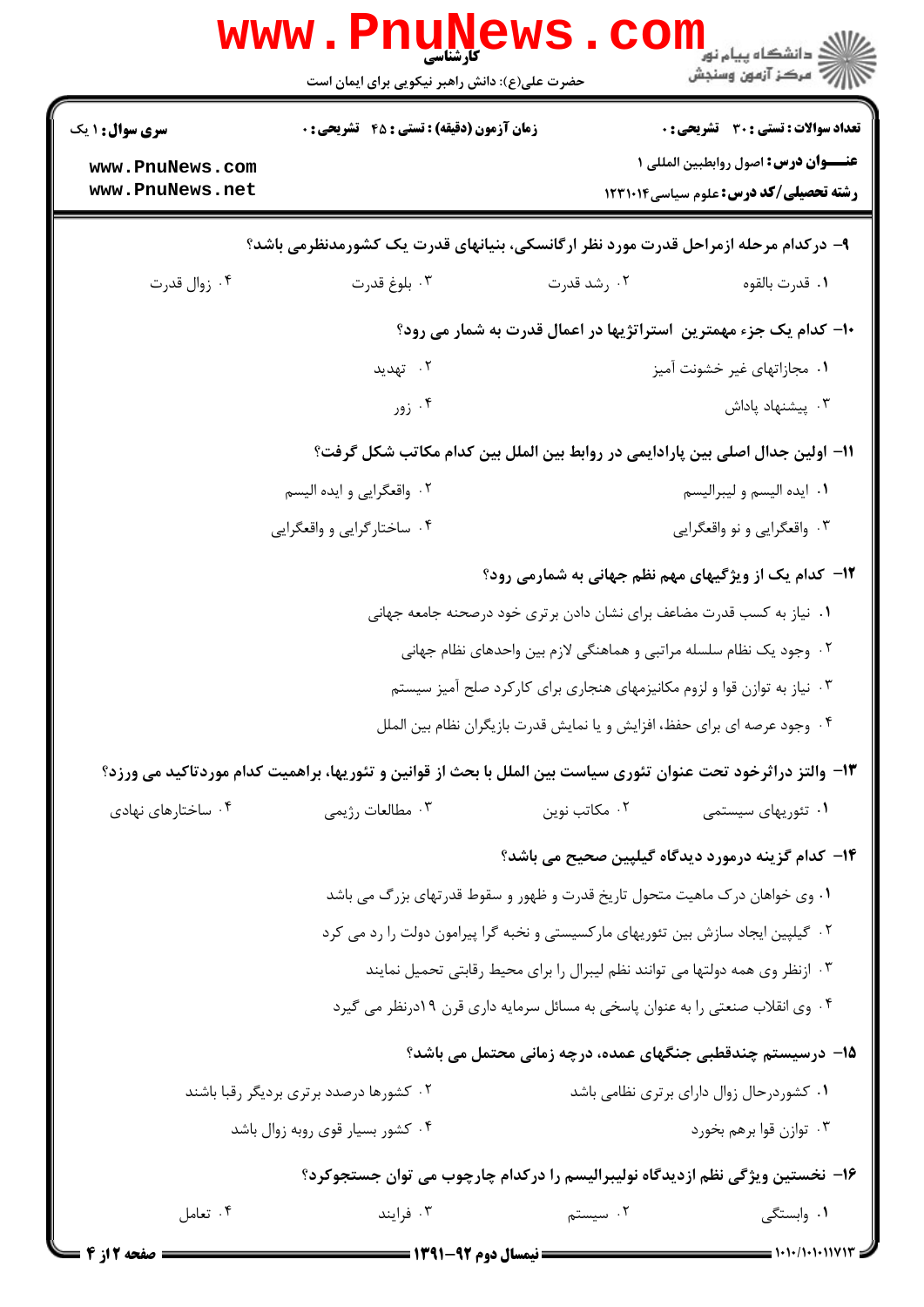|                                                                                                                 | www . Pnu<br>کارشناسی<br>حضرت علی(ع): دانش راهبر نیکویی برای ایمان است                                             |                                                                                      | ر دانشڪاه پيام نور ■<br>ا∛ مرڪز آزمون وسنڊش                                                                                                                                                                                                                                                                                                                                                                                 |
|-----------------------------------------------------------------------------------------------------------------|--------------------------------------------------------------------------------------------------------------------|--------------------------------------------------------------------------------------|-----------------------------------------------------------------------------------------------------------------------------------------------------------------------------------------------------------------------------------------------------------------------------------------------------------------------------------------------------------------------------------------------------------------------------|
| <b>سری سوال : ۱ یک</b>                                                                                          | <b>زمان آزمون (دقیقه) : تستی : 45 تشریحی : 0</b>                                                                   |                                                                                      | <b>تعداد سوالات : تستی : 30 - تشریحی : 0</b>                                                                                                                                                                                                                                                                                                                                                                                |
| www.PnuNews.com<br>www.PnuNews.net                                                                              |                                                                                                                    |                                                                                      | عنـــوان درس: اصول روابطبين المللي ١<br><b>رشته تحصیلی/کد درس:</b> علوم سیاسی1۲۳۱۰۱۴                                                                                                                                                                                                                                                                                                                                        |
|                                                                                                                 | ۱۷-  « مجموعه ای از اصول،قواعد،هنجارها و رویه هایی تصورمی گردندکه انتظارات بازیگران را درسطوح موضوعی گوناگون       | برآورده می سازند»، درتعریف کدام گزینه می باشد؟                                       |                                                                                                                                                                                                                                                                                                                                                                                                                             |
| ۰۴ نهاد سازی                                                                                                    | ٠٣ روابط بين الملل                                                                                                 | ٠٢ سياست بين الملل                                                                   | ۰۱ رژیم                                                                                                                                                                                                                                                                                                                                                                                                                     |
|                                                                                                                 |                                                                                                                    | ۱۸− هانتینگتون با مبنا قراردادن کدام گزینه، به تبیین نظم در چارچوب تمدنها می پردازد؟ |                                                                                                                                                                                                                                                                                                                                                                                                                             |
| ۰۴ ساختارگرایی                                                                                                  | ۰۳ واقع گرايي                                                                                                      | ۰۲ ليبراليسم                                                                         | ۰۱ کثرت گرایی                                                                                                                                                                                                                                                                                                                                                                                                               |
|                                                                                                                 |                                                                                                                    | ۱۹- درکدام نگرش  تاکید بر  هنجارها، ارزشها و قواعد حاکم برحوزه سیستمی می باشد؟       |                                                                                                                                                                                                                                                                                                                                                                                                                             |
|                                                                                                                 | ۰۲ مکتب انگلیسی                                                                                                    |                                                                                      | ٠١ اقتصاد سياسى بين الملل                                                                                                                                                                                                                                                                                                                                                                                                   |
|                                                                                                                 | ۰۴ نگرش ارتباطات درون سیستمی                                                                                       |                                                                                      | ۰۳ نگرش جامعه شناختی                                                                                                                                                                                                                                                                                                                                                                                                        |
| +۲- درتعریف کدام یک از عناصر تشکیل دهنده تئوری، به ارتباط منطقی بین گزاره ها و عدم تناقض بین آنها اشاره می شود؟ |                                                                                                                    |                                                                                      |                                                                                                                                                                                                                                                                                                                                                                                                                             |
| ۰۴ تطابق منطقی                                                                                                  | ۰۳ انسجام علمی                                                                                                     | ٠٢ ارتباط سيستمى                                                                     | ٠١. انسجام منطقى                                                                                                                                                                                                                                                                                                                                                                                                            |
|                                                                                                                 |                                                                                                                    | <b>۲۱</b> – کدام یک از نظرکوهن به معنی فعالیت درجهت حل معماها می باشد؟               |                                                                                                                                                                                                                                                                                                                                                                                                                             |
| ۰۴ رهیافت استراتژیک                                                                                             | ۰۳ پارادايم علمي                                                                                                   | ۰۲ علم هنجاری                                                                        | ۰۱ علم رفتاری                                                                                                                                                                                                                                                                                                                                                                                                               |
|                                                                                                                 |                                                                                                                    | ۲۲– کدامیک درمورد رفتارگرایی در روابط بین الملل صحیح می باشد؟                        |                                                                                                                                                                                                                                                                                                                                                                                                                             |
|                                                                                                                 |                                                                                                                    | ۰۱ منظور از رفتارگرایی همان روش یا برخورد علمی در روابط بین الملل می باشد            |                                                                                                                                                                                                                                                                                                                                                                                                                             |
|                                                                                                                 |                                                                                                                    | ۰۲ رفتارگرایان بر این عقیده اند که علوم انسانی با تعمیم سر وکاری ندارد               |                                                                                                                                                                                                                                                                                                                                                                                                                             |
|                                                                                                                 |                                                                                                                    | ۰۳ آنها مطرح می کنندکه سنت گرایی شناخت قابل اتکایی برای ما بدست می دهد               |                                                                                                                                                                                                                                                                                                                                                                                                                             |
|                                                                                                                 |                                                                                                                    | ۰۴ از دید این مکتب ًمقایسه و قابلیت مقایسه ای پدیده های روابط بین المللی مطرح نیست   |                                                                                                                                                                                                                                                                                                                                                                                                                             |
|                                                                                                                 | ۲۳– بنیانگذار و پیشکسوت تئوریسین های انتقادی در روابط بین الملل کدام گروه می باشند؟                                |                                                                                      |                                                                                                                                                                                                                                                                                                                                                                                                                             |
|                                                                                                                 | ۰۲ رابرت ککس و اندرو لینکلاتر                                                                                      |                                                                                      | ۰۱ هالیس و اسمیت                                                                                                                                                                                                                                                                                                                                                                                                            |
|                                                                                                                 | ۰۴ هالیس و اندرو لینکلاتر                                                                                          |                                                                                      | ۰۳ رابرت ککس و اسمیت                                                                                                                                                                                                                                                                                                                                                                                                        |
|                                                                                                                 | <b>۳۴</b> −   تئوریسین های هنجاری خواهان مقوله بندی کدام دسته موضوعات در روابط بین الملل هستند؟                    |                                                                                      |                                                                                                                                                                                                                                                                                                                                                                                                                             |
| ۰۴ سیستمی                                                                                                       | ۰۳ اخلاقی                                                                                                          | ۰۲ عینی                                                                              | ۰۱ اثباتی                                                                                                                                                                                                                                                                                                                                                                                                                   |
|                                                                                                                 | ۲۵– پارادایم حاکم در روابط بین الملل از زمان پیمان ۖ وستفالیا به بعد، یعنی از ۱۶۴۸ تا ۱۹۱۴ کدام یک ازگزینه ها بود؟ |                                                                                      |                                                                                                                                                                                                                                                                                                                                                                                                                             |
| ۰۴ ایده آلیسم                                                                                                   | ۰۳ واقع گرايي                                                                                                      | ۰۲ نو واقع گرايي                                                                     | ۰۱ رفتارگرایی                                                                                                                                                                                                                                                                                                                                                                                                               |
|                                                                                                                 | <b>ـــــــــــــــــ</b> نیمسال دوم ۰۹۲-۱۳۹۱ <b>ــــــــــــــــــ</b>                                             |                                                                                      | $\frac{1}{1 + \frac{1}{1 + \frac{1}{1 + \frac{1}{1 + \frac{1}{1 + \frac{1}{1 + \frac{1}{1 + \frac{1}{1 + \frac{1}{1 + \frac{1}{1 + \frac{1}{1 + \frac{1}{1 + \frac{1}{1 + \frac{1}{1 + \frac{1}{1 + \frac{1}{1 + \frac{1}{1 + \frac{1}{1 + \frac{1}{1 + \frac{1}{1 + \frac{1}{1 + \frac{1}{1 + \frac{1}{1 + \frac{1}{1 + \frac{1}{1 + \frac{1}{1 + \frac{1}{1 + \frac{1}{1 + \frac{1}{1 + \frac{1}{1 + \frac{1}{1 + \frac{$ |